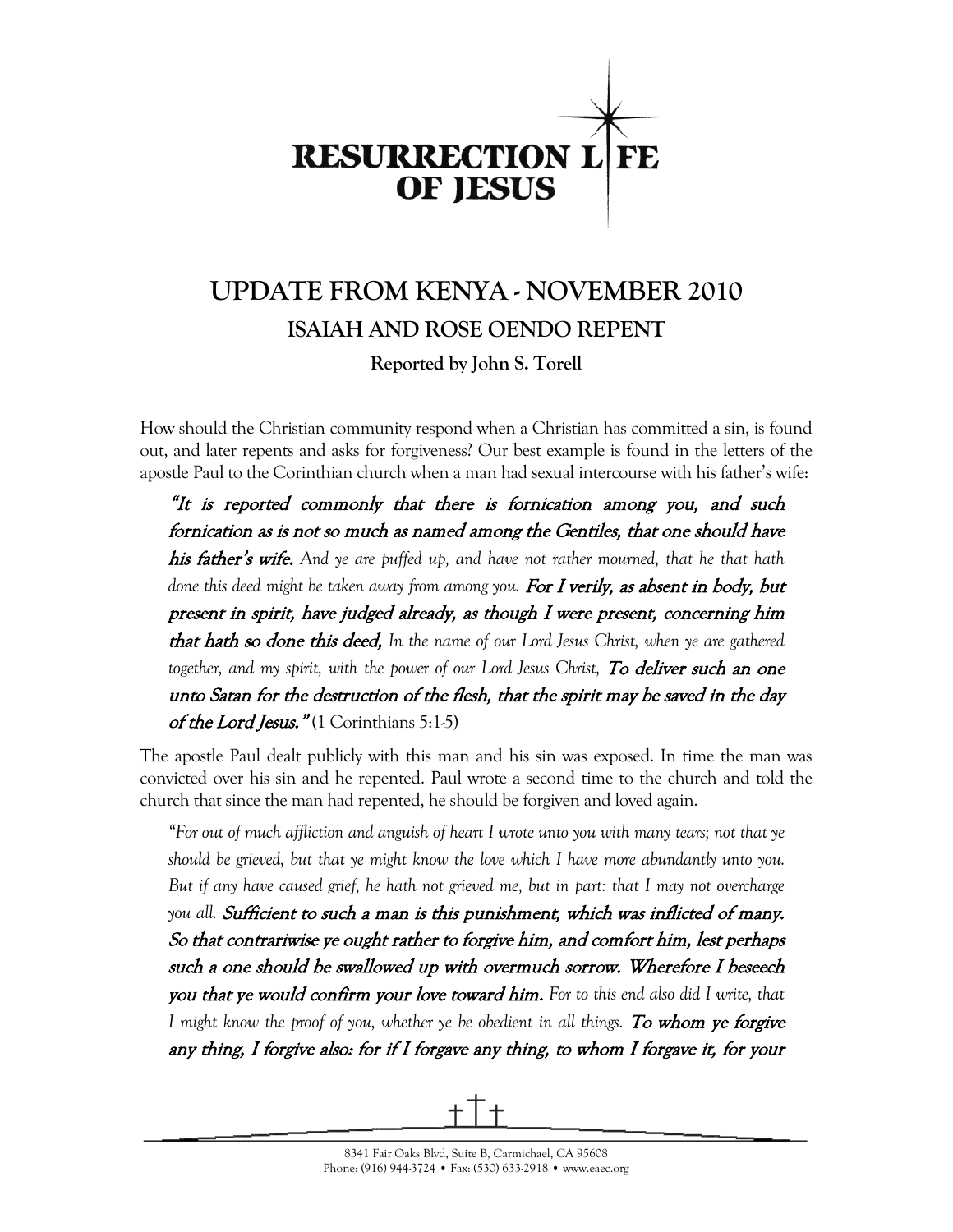## sakes forgave I it in the person of Christ; Lest Satan should get an advantage of us: for we are not ignorant of his devices."  $(2 \text{ Corinthians } 2:4-11)$

The man was forgiven and restored into the fellowship of the church, but it is important to note that the man's sin record was not erased. This particular man's sin record is there as long as the Bible stands for anyone to see in conjunction with his repentance and forgiveness.

The Bible is a very unique in that it is God's book and He doesn't hide mistakes and sins that people have committed. The sins of Abraham, Isaac, Jacob, Moses and King David were all recorded and the testimony of sin was never removed. Yes, these men were forgiven but their records are there for the people to see down through the ages.

#### **ISAIAH & ROSE OENDO REPENT**

Isaiah and Rose Oendo have repented and for this we praise the Lord. We are publishing their repentance so that everyone can see that they are now forgiven, but just like in the Bible, we are not going to remove their sin record; it will stand until Jesus comes back. Here is the documentation of the events that led to repentance with the letter I received from Isaiah on August 8, 2010:

#### Dear Pastor John and Sister Aina,

I, my family and the Church salute you, your family and all those who gather with You in Spirit and Truth In The Mighty Name of Our Lord and Savior Jesus Christ. We are all fine in Body and Soul.

Pastor John, it has been a long time since we last corresponded and that was due to evil works of the devil and by the Power of the Holy Spirit everything became sour thus it led to poor termination of what had been expected of us as children of God. It was last night that the Spirit of the Lord silently talked to me after our family worship and I am Obliged to write to you as a Sign of Obedience to the Great IAM and In Faith I trust you will Spare me enough of your



Time to read this and ponder over it and grant me FORGIVENESS! I, my wife and all those who at some point came to witness of my activities seek part of Forgiveness in your heart. Pastor John, to err is human to Forgive is Divine. What shall we say then? Shall we continue in sin that Grace may abound? Certainly not! How shall we who died to sin live any longer in it? (Romans 6:1- 2).

We understand the much we spiritually offended you to such a point you decided to put us negatively on the web and this for sure has done much harm to our Spiritual wellbeing.

We in His Love who died and rose for us in order for to Attain the Eternal Glory in Heaven, we are indeed sorry for the pain we caused you, that we even made you sin upon hating us and our sinful activities, sorry Pastor John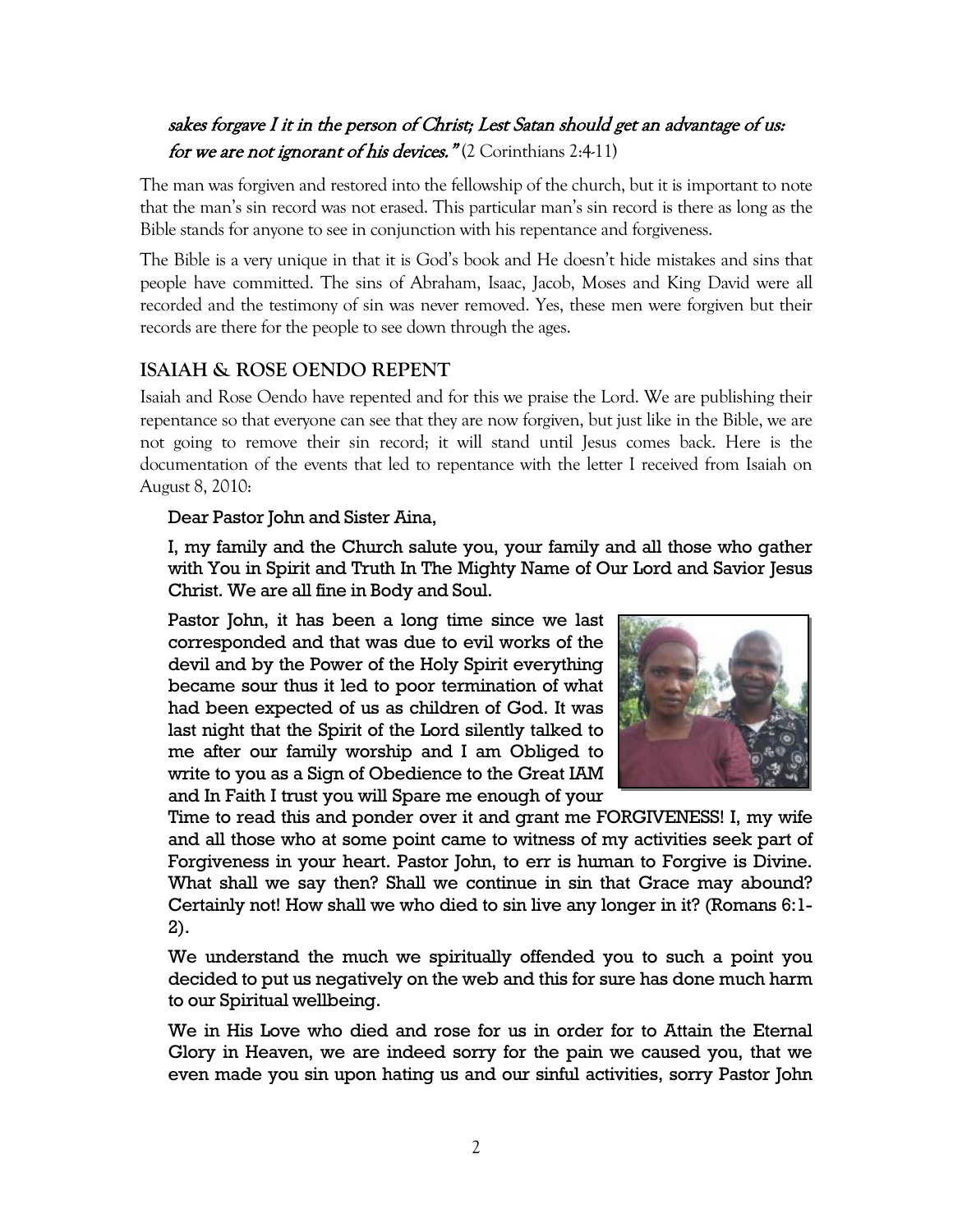forgive us please and please ask your love wife to also pardon us and continue Praying for Us.

Pastor John, we amply seek you to bring us before the Throne of Grace and by the Blood of the Lamb of God, we Pray for a New and Spiritual Beginning. Upon Our Apologetic Message, we kindly and with all Humility ask You to Restore us to your Love of Christ's Church. You are Free to advise us what we deserve from your end and as the Holy Spirit will Direct You. Give us another chance Pastor John, don't dump us. We are in tears not because of any simpler reason but, Spiritual Account. You Nourished our Faith to Greater heights and it's like we have badly fallen and gone short of the Glory of God, kindly take out your Called and Anointed Hand, Stretch it Out for Our Spiritual Rejuvenation.

By the Mighty Will of Our Heavenly Father, we wholeheartedly Invite you to Kenya for a re-establishment of your Ministry for Christ Jesus. We still love you so much and your wife.

Lastly Pastor John, we got a call from a given Brother called Ng'eno here in Kenya from Rift-Valley Province who you directed to us, he hails from Letain which is about 130 Kilometers away and, it's about 1hr and 40 Minutes drive from Kisii. We wish to meet him and share Spiritual Gifts by the Will of God. We thank God for him. Thank you and God Bless you, we Prayerfully seek to hear from you soon. Thank you once again.

Yours Brother, Pastor Isaiah Oendo.

#### **JOHN TORELL'S RESPONSE**

Greetings in the name of Jesus! It was good to read this letter and I want you to know that I and the people in the church have forgiven you, Rose and the people who worked with you but that doesn't mean that we are not going to hold you accountable for what you have done.

A number of ministries over the years in the United States and England have contacted us and told about their experience with you and others in your area. We came to the conclusion that you and Rose are not the only ones involved in fleecing American and British Christians, but there are many of you using different names, different places, and even sometimes using the same pictures from orphanages. You and your group in Kenya are now considered as bad as the scam artists from Nigeria who for years have been scammed people in the West. To come clean you have to do the following:

- 1. Write an e-mail to us with the names of the churches you fleeced and what you asked them to do for you.
- 2. Give the years for each ministry you fleeced.
- 3. Provide a list of all the scammers in your area, names, addresses and their "church names." Some of the men have called themselves for "bishops" others have used titles like "pastors" or keepers of orphanages.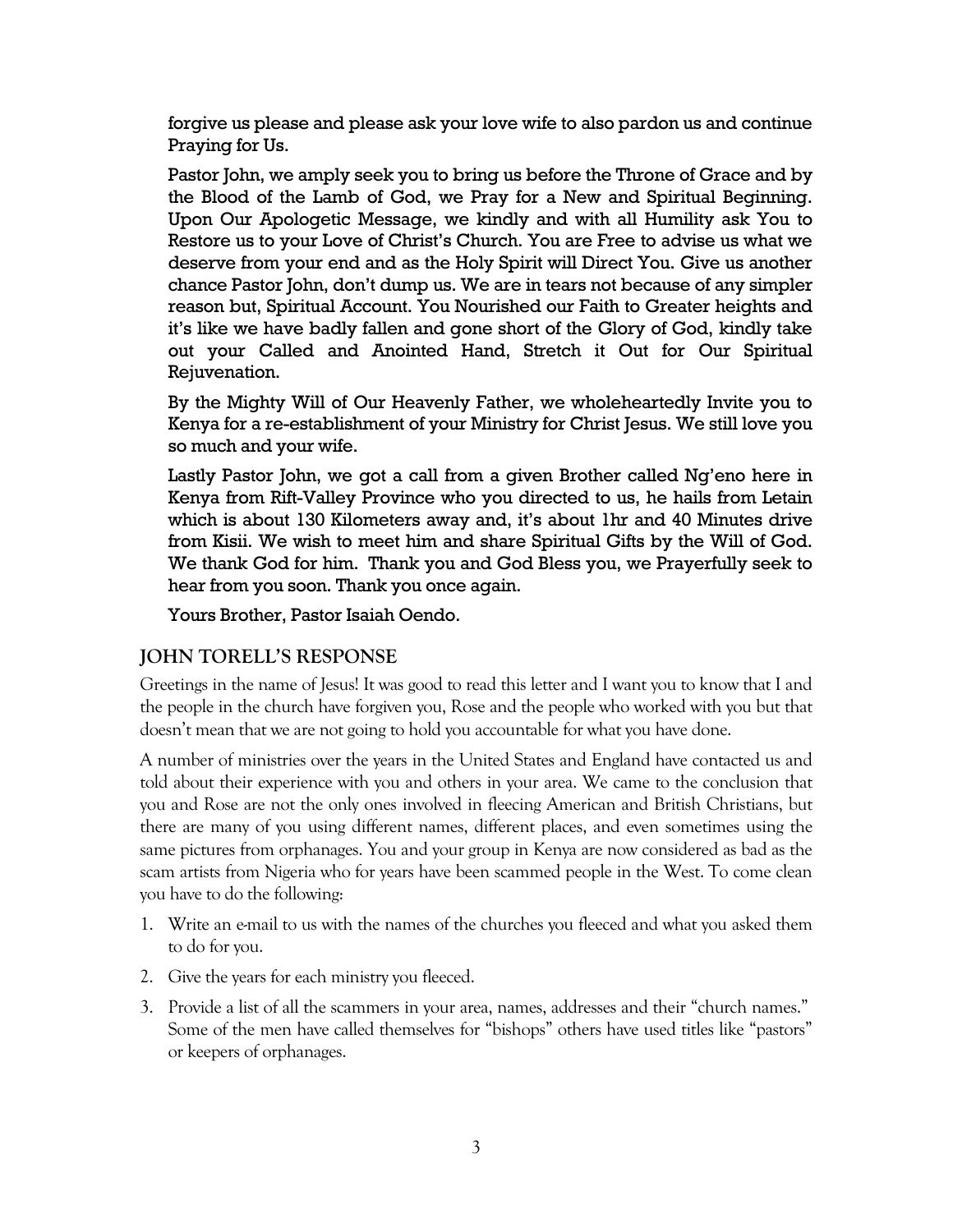- 4. Write in detail when the scamming began, who initiated it and why you dared to do it in the name of Jesus, using his precious name to lie to people. There needs to be a full confession.
- 5. Contact every ministry you have scammed and ask them to forgive you, and include all the information I asked about here.
- 6. This is the only way you and Rose can redeem yourselves by confessing it all and ask God for forgiveness and for the people you scammed to forgive you.
- 7. I will post this on our website and state that you and Rose have repented and confessed to your evil deeds. Most likely very few ministries will ever send you money, but at least you can come before God with a clean heart and worship him.

I will take no action until we hear from you again.

Sincerely yours,

Pastor John S. Torell

### **SECOND RESPONSE FROM ISAIAH**

This is the response that I received from Isaiah but he only partially complied with my request by listing some of the ministries with whom he had been dishonest.

#### May grace and peace be multiplied to your pastor John and Sister Aina,

I am so sorry for the long delay to reply to you mail of 12/8/10, this is because myself and my youngest boy have been unwell for the past two months.

Concerning your inquiry.

These are the ministries I have worked with.

- 1. Cornerstone family church. They provided with children food, cloths, beddings and pastor's allowance of GBP30 every after two month for three years
- 2. Sister Karen (diseased) she gave the children backpack, a digital camera and some writing material. Cannot remember, but was about 2006 to 2007
- 3. Brother Demetrius (Truth for the final generation) provided Literatures. Can not remember the exact number of years
- 4. Brother Mario (True light ministries) provided monthly newsletter. 1 years

Regarding who is a scammer I do not know of any as the entire pastor and bishops I know are well with their ministries.

In my side it started in 2006 when we were overwhelmed with the needs of orphaned children and widows in the church and we started to seek assistance from different people and ministries, some responded very well to assist, but quickly dropped the assistance as words spread far and wide that we were nothing, but scammers, something we highly regret to date.